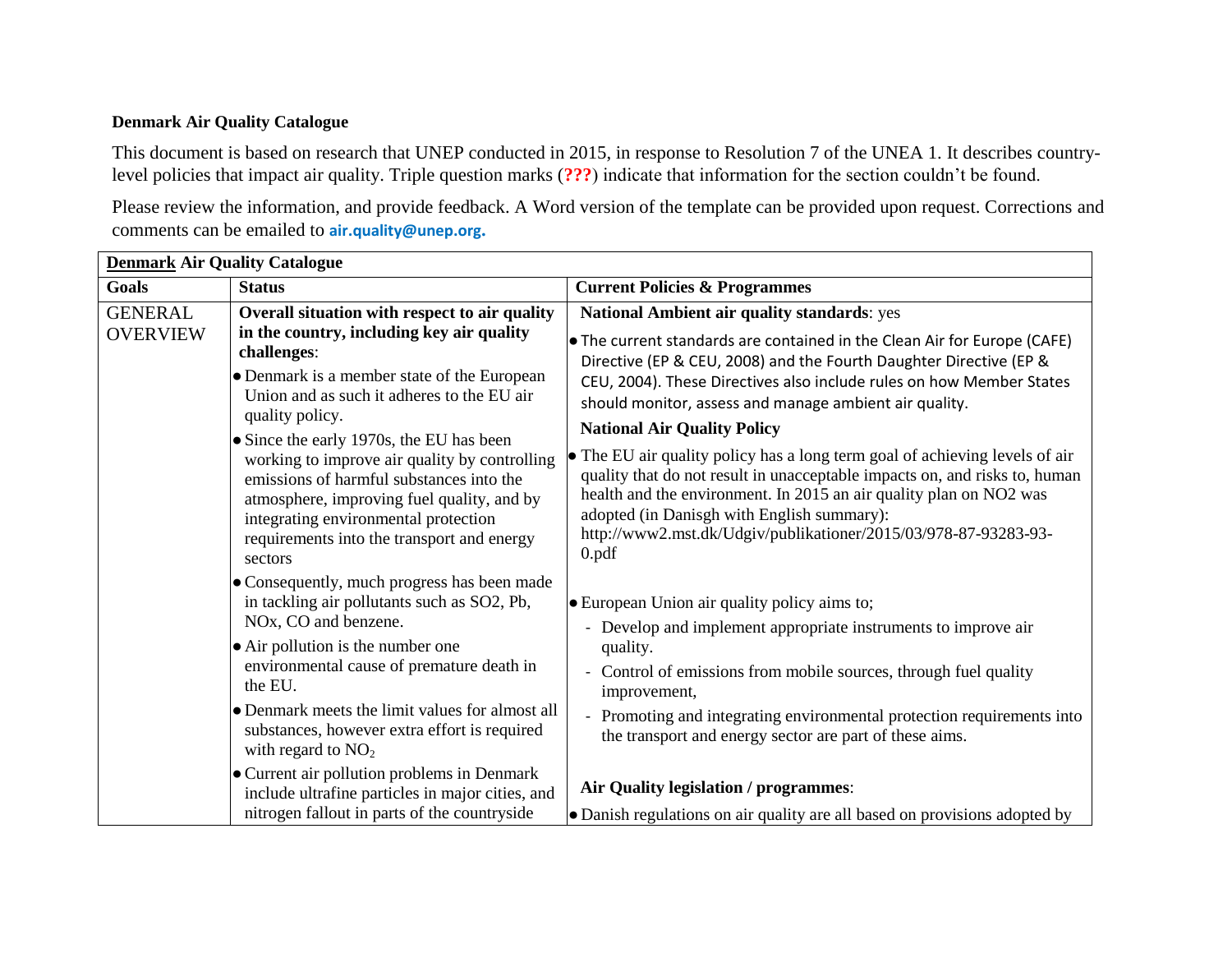|                                                      | and marine areas.<br>• Farming activities can also be a major source<br>of air pollutants and precursor to PM<br>formation                                                                                                                                                                                                                                                                                                                               | the EU. As new provisions are made, Danish legislation will be adapted<br>accordingly.<br>• The latest version of Danish regulations is the Statutory Order on target<br>and limit values for the level of certain air pollutants.                                                                                                                                                                                                                                                                                                                                                                                                                                                                                                                             |
|------------------------------------------------------|----------------------------------------------------------------------------------------------------------------------------------------------------------------------------------------------------------------------------------------------------------------------------------------------------------------------------------------------------------------------------------------------------------------------------------------------------------|----------------------------------------------------------------------------------------------------------------------------------------------------------------------------------------------------------------------------------------------------------------------------------------------------------------------------------------------------------------------------------------------------------------------------------------------------------------------------------------------------------------------------------------------------------------------------------------------------------------------------------------------------------------------------------------------------------------------------------------------------------------|
|                                                      | • The Environmental Approval Act for<br>Livestock Holdings provides a national<br>minimum requirement for the environmental<br>protection against odour, ammonia, nitrates<br>and phosphorus surpluses<br>• WHO estimates that outdoor air pollution<br>causes 3000 premature deaths annually <sup>1</sup><br>Air quality monitoring system:<br>• Air quality is measured by a sophisticated<br>national air quality monitoring network                  | Other:<br>• A review of the EU air quality policy was conducted in 2011-2013<br>• This review lead to the adoption of a Clean Air Policy Package in<br>December 2013, this package consists of :<br>- A new Clean Air Programme for Europe with new air quality<br>objectives for the period up to 2030,<br>A revised National Emission Ceilings Directive with stricter<br>national emission ceilings for the six main pollutants, and<br>A proposal for a new Directive to reduce pollution from<br>medium-sized combustion installations                                                                                                                                                                                                                    |
| <b>REDUCE</b>                                        | Industries that have the potential to impact                                                                                                                                                                                                                                                                                                                                                                                                             | <b>Emission regulations for industries:</b>                                                                                                                                                                                                                                                                                                                                                                                                                                                                                                                                                                                                                                                                                                                    |
| <b>EMISSIONS</b><br><b>FROM</b><br><b>INDUSTRIES</b> | air quality:<br>Air pollution from industrial installations<br>emanates from the following: chemicals, food<br>processing, machinery and transportation<br>equipment, electronics, construction, furniture<br>and other wood products, shipbuilding and<br>refurbishment, windmills, pharmaceuticals,<br>medical equipment among others<br>GDP of country: USD 324.3 billion in 2013<br><b>Industries' share of GDP: 21.7%</b><br>• Electricity sources: | • Industrial emissions within the European Union are regulated under the<br>Industrial Emissions Directive (IED), which was issued on 21 December<br>2007<br>• The directive's aim was to achieve significant benefits to the<br>environment and human health by reducing harmful industrial emissions<br>across the EU, in particular through better application of Best Available<br>Techniques.<br>• The IED entered into force on 6 January 2011 and has to be transposed<br>into national legislation by Member States by 7 January 2013.<br>• European legislation establishes air quality objectives (limit and target<br>values) for the different pollutants. Limit values are concentrations that<br>must not be exceeded in a given period of time. |
|                                                      | • 63% of the installed electricity generating<br>capacity (13.71 million KW in 2010) is                                                                                                                                                                                                                                                                                                                                                                  | Small installation's emissions regulated: (Yes/No) yes                                                                                                                                                                                                                                                                                                                                                                                                                                                                                                                                                                                                                                                                                                         |

<sup>1</sup> WHO, 'WHO | Country Profiles of Environmental Burden of Disease', *WHO*, 2008 <http://www.who.int/quantifying\_ehimpacts/national/countryprofile/en/#T>.

l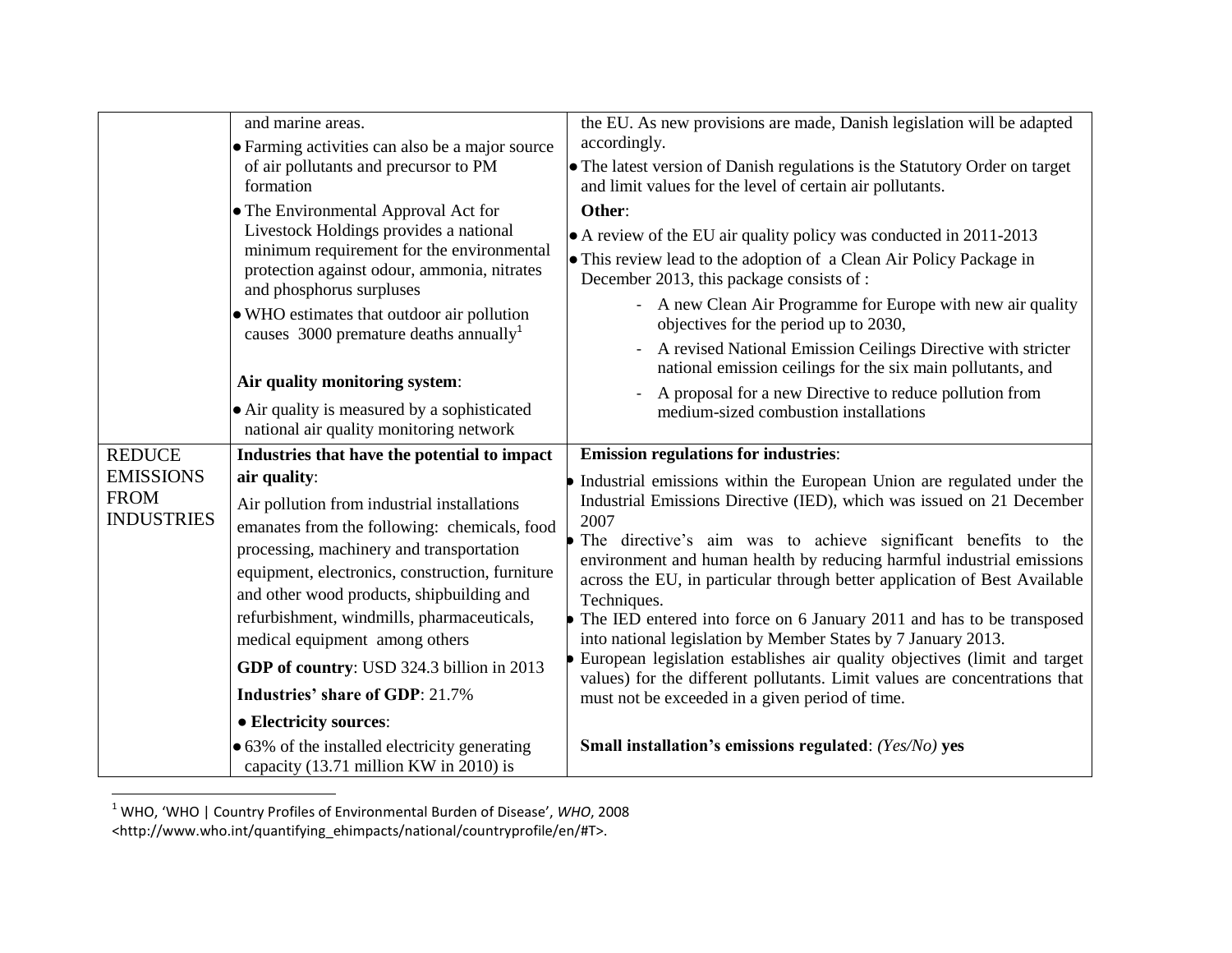|  | generated from fossil fuel, 0.1% from                                                                                                                                                                                                                                                             | Renewable energy investment promoted:                                                                                                                                                                                                                                                                                                         |
|--|---------------------------------------------------------------------------------------------------------------------------------------------------------------------------------------------------------------------------------------------------------------------------------------------------|-----------------------------------------------------------------------------------------------------------------------------------------------------------------------------------------------------------------------------------------------------------------------------------------------------------------------------------------------|
|  | hydropower and the rest 36.9% from<br>renewable sources.<br>• Energy efficiency has improved significantly<br>in Denmark compared to 1990 levels, with a<br>26.3% decrease being recorded as of 2010,<br>and overall final-consumer efficiency having<br>been improved by $20.2\%$ <sup>2</sup> . | . In 2008, the government approved the Renewable Energy Strategy for<br>2007-2020. The policy targets the increase of RES production to 15% by<br>2020. The strategy will favour decentralized energy production, the<br>cogeneration of heat and power and the establishment of small power<br>stations utilizing renewable sources locally. |
|  |                                                                                                                                                                                                                                                                                                   | Incentives for clean production and installation of pollution                                                                                                                                                                                                                                                                                 |
|  |                                                                                                                                                                                                                                                                                                   | prevention technologies:                                                                                                                                                                                                                                                                                                                      |
|  |                                                                                                                                                                                                                                                                                                   | • Danish companies are obliged to use the best available technology<br>$(BAT)$ .                                                                                                                                                                                                                                                              |
|  |                                                                                                                                                                                                                                                                                                   | Actions to ensure compliance with regulations: (monitoring,                                                                                                                                                                                                                                                                                   |
|  |                                                                                                                                                                                                                                                                                                   | enforcement, fines etc)                                                                                                                                                                                                                                                                                                                       |
|  |                                                                                                                                                                                                                                                                                                   | • Companies emitting significant levels of air pollutants are regulated by<br>means of environmental approvals or injunctions                                                                                                                                                                                                                 |
|  |                                                                                                                                                                                                                                                                                                   | • Industrial installations that emit substantial air pollutants must be<br>granted an environmental permit.                                                                                                                                                                                                                                   |
|  |                                                                                                                                                                                                                                                                                                   | Other actions at national, sub-national and / or local level to reduce<br>industrial emissions: (can include incentives to move industries to less<br>populated areas here)                                                                                                                                                                   |
|  |                                                                                                                                                                                                                                                                                                   | • The municipalities are responsible for granting emissions permits and<br>for companies                                                                                                                                                                                                                                                      |
|  |                                                                                                                                                                                                                                                                                                   | • A company's environmental permit determines the pollutant emission<br>limit values                                                                                                                                                                                                                                                          |
|  |                                                                                                                                                                                                                                                                                                   | • The most polluting industries are governed by the Environmental<br>Protection Agency's decentralized units with regard to approvals and<br>inspection.                                                                                                                                                                                      |
|  |                                                                                                                                                                                                                                                                                                   | • Emission limit values as stipulated in permits are based on Statutory<br>Orders issued by the Environmental Protection Agency, BAT reference<br>documents (best available techniques), as well as air pollution and B-<br>value guidelines.                                                                                                 |

 2 'Reegle - Clean Energy Information Gateway', *Reegle - Clean Energy Information Gateway* <http://www.reegle.info> [accessed 22 September 2015].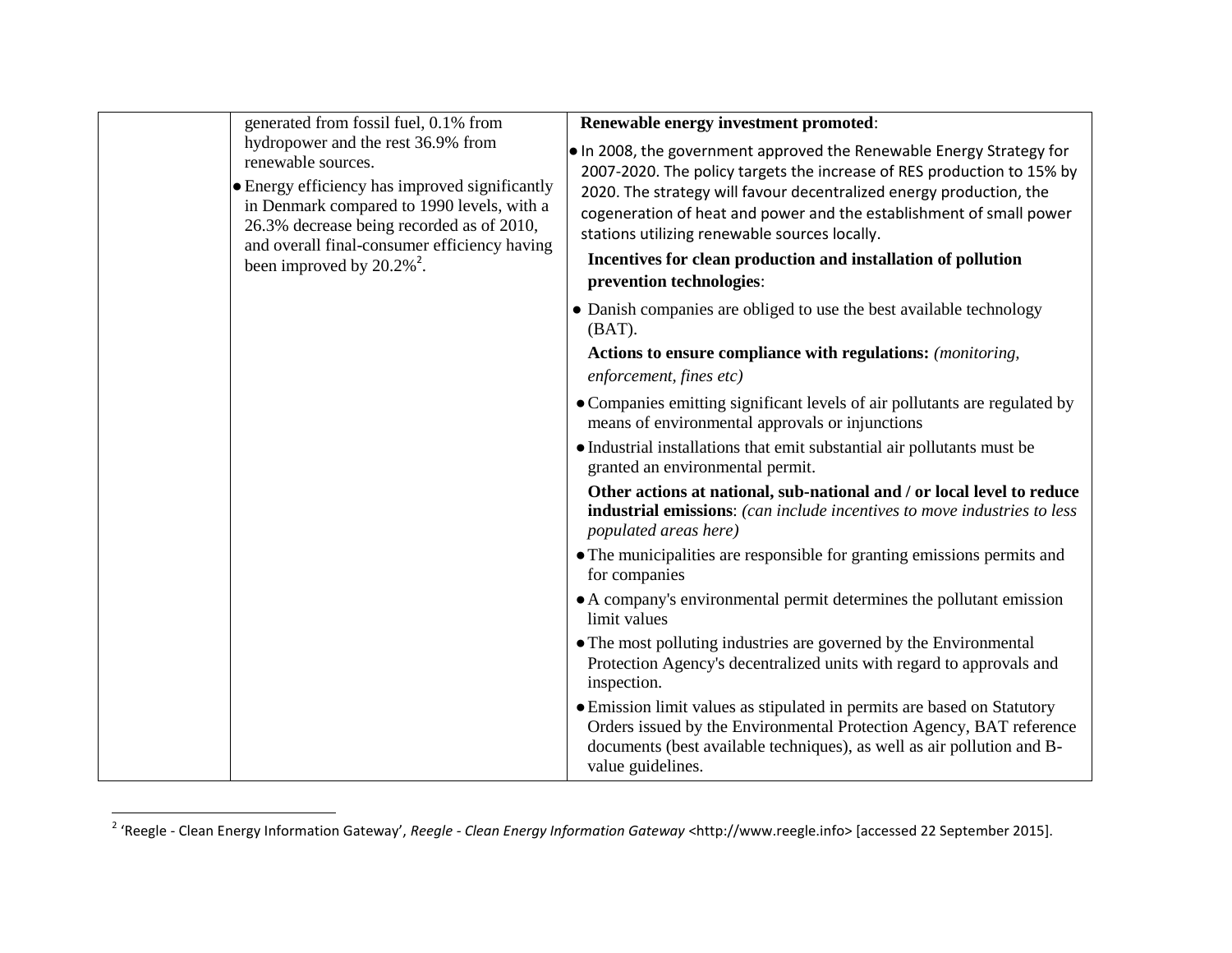|                                   |                                                                                                                                                           | • The municipalities of Denmark and the Environmental Protection<br>Agency must conduct environmental inspections. These inspections<br>investigate compliance with the legislation and rules established<br>pursuant to the Danish Environmental Protection Act or the Danish<br>Livestock Farming Environmental Approval Act. |
|-----------------------------------|-----------------------------------------------------------------------------------------------------------------------------------------------------------|---------------------------------------------------------------------------------------------------------------------------------------------------------------------------------------------------------------------------------------------------------------------------------------------------------------------------------|
| <b>REDUCE</b><br><b>EMISSIONS</b> | Key transport-related air quality<br>challenges: (ex: vehicle growth, old fleet,                                                                          | Vehicle emission limit: (Euro rating)                                                                                                                                                                                                                                                                                           |
| <b>FROM</b>                       | dirty fuel, poor public transport etc)                                                                                                                    | • Emissions standards for vehicles correspond to Euro 6 for LDV vi HDV<br>standards.                                                                                                                                                                                                                                            |
| <b>TRANSPORT</b>                  | Since the early 1990s, the EURO emission<br>standards for passenger cars and other<br>vehicles have initiated a significant reduction                     | • European Union emission regulations for new light duty vehicles<br>(passenger cars and light commercial vehicles) are specified in<br>Regulation 715/2007 (Euro 5/6) [2899].                                                                                                                                                  |
|                                   | in air pollution per driven kilometre.<br>Nevertheless, the overall traffic growth and                                                                    | • Emission standards for light-duty vehicles are applicable to all vehicles<br>not exceeding 2610 kg (Euro 5/6).                                                                                                                                                                                                                |
|                                   | the lax standards for diesel engines have<br>limited the environmental success of the<br>EURO standards.                                                  | • EU regulations introduce different emission limits for <i>compression</i><br><i>ignition</i> (diesel) and <i>positive ignition</i> (gasoline, NG, LPG, ethanol,)<br>vehicles. Diesels have more stringent CO standards but are allowed                                                                                        |
|                                   | EURO 5standadrd aimed at changing this by<br>mandating the reduction of particulate matter<br>emissions from diesel cars from 25mg/km to<br>$5mg/km$ .    | higher NO <sub>x</sub> . Positive ignition vehicles were exempted from PM<br>standards through the Euro 4 stage. Euro 5/6 regulations introduce PM<br>mass emission standards, equal to those for diesels, for positive ignition<br>vehicles with direct injection engines.                                                     |
|                                   | • This will made the introduction of particle<br>filters for diesel cars mandatory                                                                        | Fuel Sulphur content: (in ppm)                                                                                                                                                                                                                                                                                                  |
|                                   | EURO 6 standard that came to effect in 2015,<br>extends the regulated emissions to NO <sub>x</sub> , it is<br>aimed at reducing the emissions of nitrogen | • The 2000/2005 emission standards were accompanied by an<br>introduction of more stringent fuel regulations that require "Sulphur-<br>free" diesel and gasoline fuels ( $\leq 10$ ppm S) must be mandatory from<br>2009.                                                                                                       |
|                                   | oxide from diesel cars further, from<br>180mg/km to 80mg/km                                                                                               | • Maximum allowable sulphur level in petrol and diesel fuels is 10ppm<br>Fuel Lead content: All vehicles use lead free gasoline                                                                                                                                                                                                 |
|                                   | • Road transport is the most dominant mode of                                                                                                             | <b>Restriction on used car importation:</b>                                                                                                                                                                                                                                                                                     |
|                                   | transport in Denmark, with use of private<br>cars being the most dominant mode of                                                                         | • None from EU member states                                                                                                                                                                                                                                                                                                    |
|                                   | transport.                                                                                                                                                | Actions to expand, improve and promote public transport and mass                                                                                                                                                                                                                                                                |
|                                   | . Public transport is well developed and it is                                                                                                            | transit:                                                                                                                                                                                                                                                                                                                        |
|                                   | composed of busses, trams and metros                                                                                                                      | • The major projects currently are app. 3 billion \$ to expand the national                                                                                                                                                                                                                                                     |
|                                   | • Use of non-motorized transport is also                                                                                                                  | railway network, and another 3 billion to expand the metro system in                                                                                                                                                                                                                                                            |